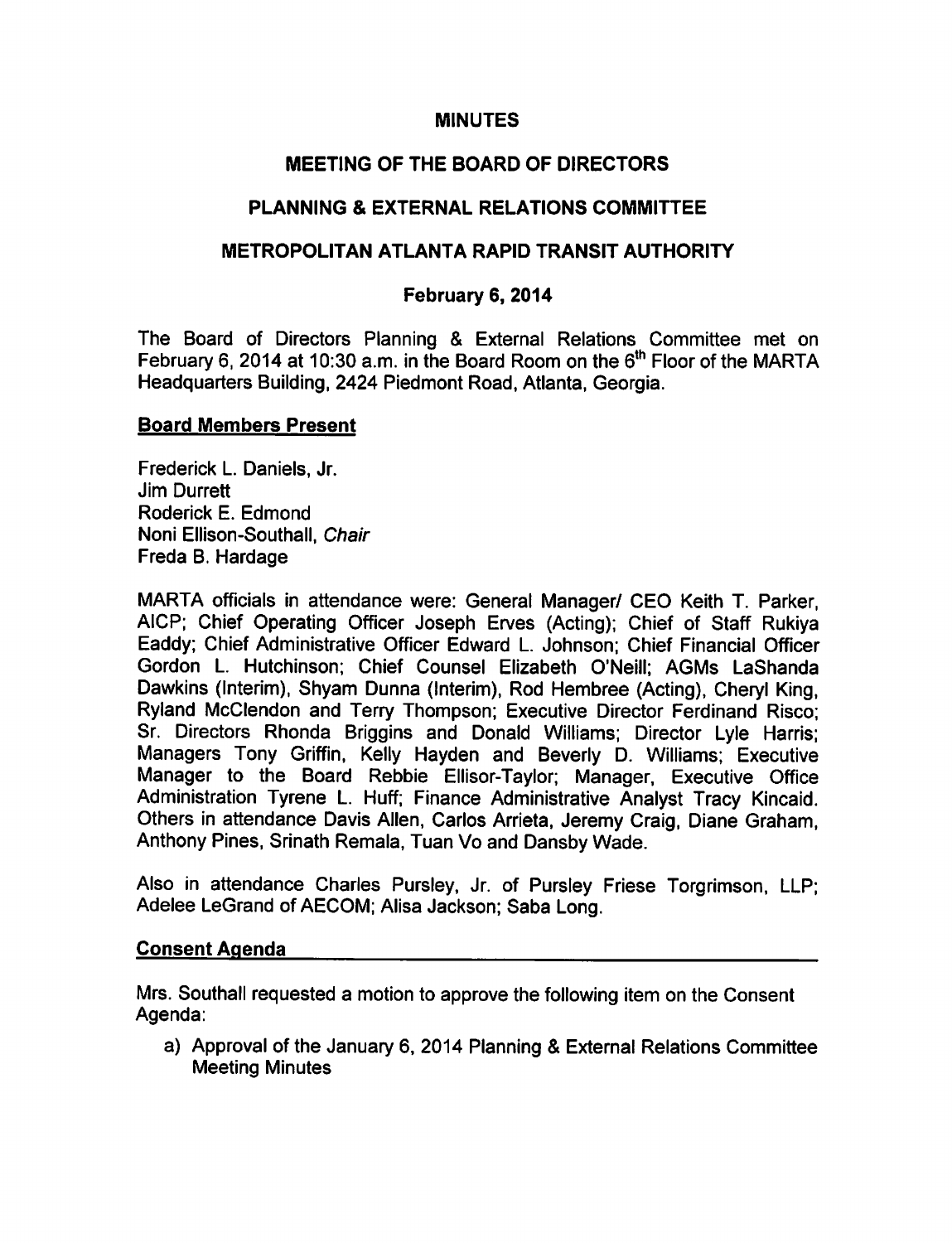On motion by Mr. Durrett seconded by Dr. Edmond, the minutes were unanimously approved by a vote of  $3$  to 0, with  $3$  members present.

#### Individual Agenda

### Resolution Authorizing the Solicitation of Proposals for Transit Advertising. RFP P32607

Mr. Griffin presented this resolution for Board of Directors approval authorizing the General Manager/CEO or his delegate to solicit proposals for the procurement of Transit Advertising by means other than competitive bidding, in accordance with Section 14(m) of the MARTA Act, through the use of Request for Proposals.

Dr. Edmond asked if MARTA will entertain suggestions as part of the RFP.

Mr. Griffin said that will be a part of the criteria  $-$  extra points will be given for novel ideas.

Dr. Edmond asked about companies in the nation that provide these services.

Mr. Griffin said the major markets are targeted by Titan and CBS. MARTA will be fortunate to have two to compete.

Mr. Durrett said maybe it makes sense to extend the current contract to see if market conditions improve.

Mr. Griffin said the contract has been extended for two options years. If MARTA tries to extend again at the minimum guarantee, CBS will likely deny it.

Mr. Daniels asked what forms of advertising are some mid-range transits doing.

Mr. Griffin said CBS has not made a lot of money on the last contract. MARTA has talked with other agencies and they are doing the same types of advertising including alcohol. That is why in the scope of the RFP calls for creative concepts.

On motion by Mr. Durrett seconded by Dr. Edmond, the resolution was unanimously approved by a vote of 5 to 0, with 5 members present.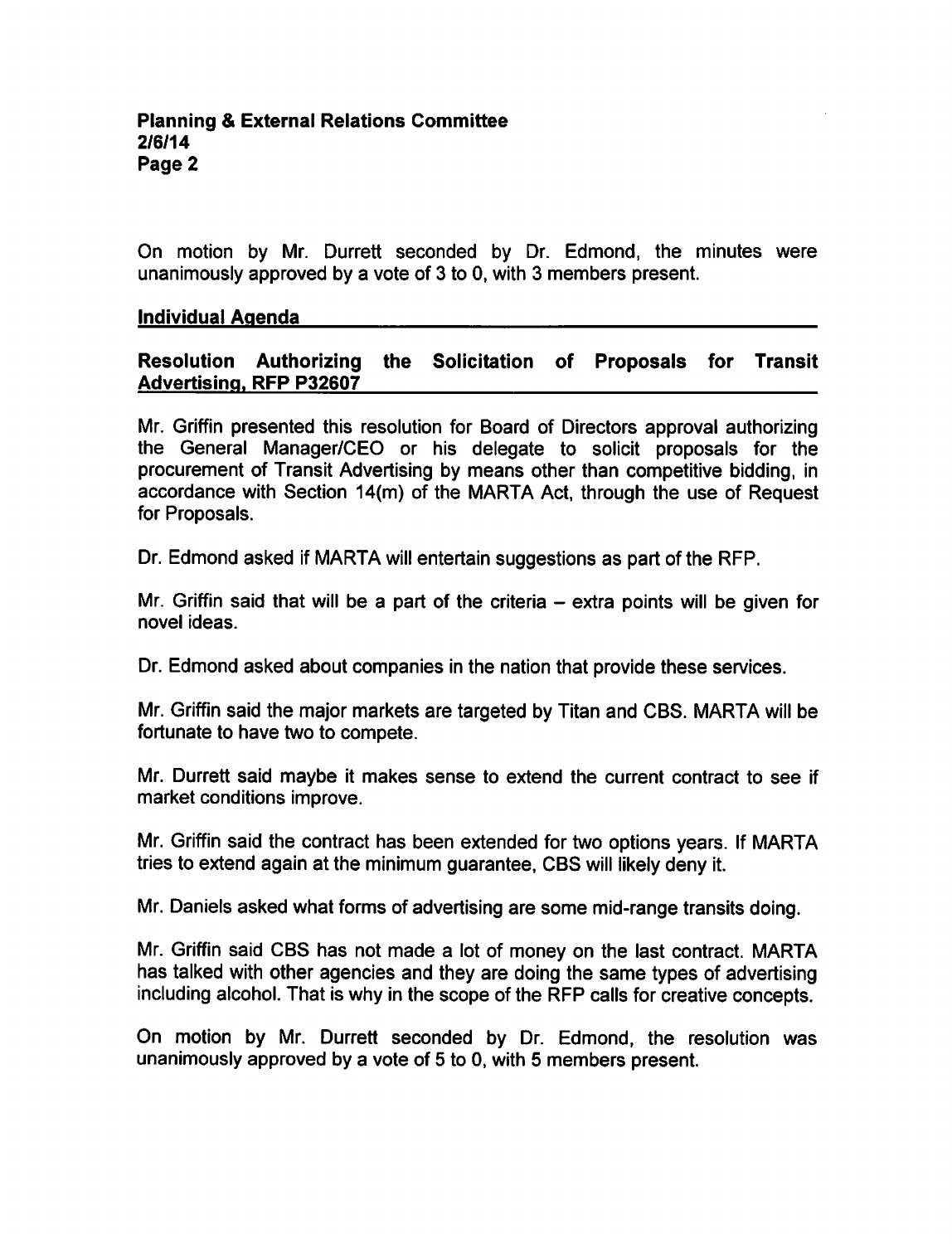# Briefing - Media Monitoring Briefing, 3Q and 4Q Calendar Year 2013

Mr. Harris briefed the Committee on the subject matter and tone of MARTA's news coverage during July  $1 -$  December 31, 2013.

Analysis of News Stories  $3<sup>rd</sup> - 4<sup>th</sup>$  Quarters

- Tone
	- Positive Either entirely positive or very few negative or dissenting points
	- Negative Either entirely negative or primarily negative
	- o Neutral Purely informational, general mention of MARTA, balanced
- Subject Matter Examples include stories about
	- "Take MARTA"
	- Security
	- Service
	- System Improvements
- Earned Media (generated from press releases, events and outreach) vs. Media Generated stories

Subject Matter of MARTA Stories  $3<sup>rd</sup> - 4<sup>th</sup>$  Quarters

- Heavy "Take MARTA" messages: July 4th events, Braves playoffs, Music  $\bullet$ Midtown, SEC Championships, Christmas Parade, New Year's Eve
- Security preparations for July  $4<sup>th</sup>$  and the "See & Say" app
- New Code of Conduct: "Ride With Respect"
- Emergency exercises: "Operation High Stakes"  $\bullet$
- Job fairs: MARTA Police Department and Bus Operators  $\bullet$
- State of MARTA
- Urine Detection Device installation received major national coverage
- Braves move to Cobb: Stories focusing on access to transit
- Arrests of Breeze Card hackers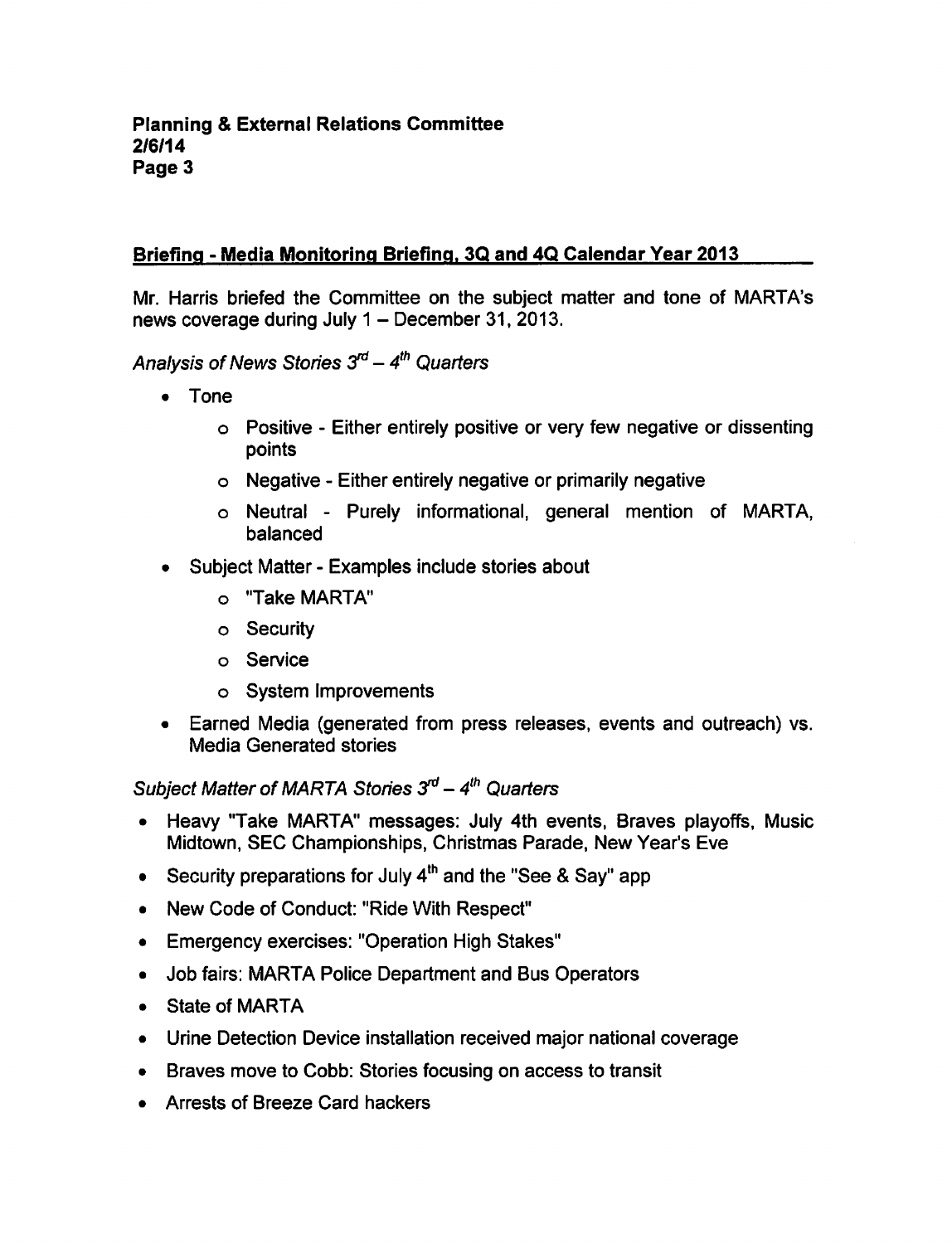#### **Planning & External Relations Committee** 2/6/14 Page 4

Business relocations due to access to MARTA

Tone of Media Coverage 3<sup>rd</sup> Quarter

- $\bullet$  Positive  $-58\%$
- Negative  $-7%$
- $\bullet$  Neutral  $-35\%$
- Positive coverage attributed to:
	- "Ride with Respect"
	- Heavy "Take MARTA" message for special events
	- Job fairs for MPD and Bus
	- MPD officer helping to save passenger who fell wayside at Five Points Station

Tone of Media Coverage 4<sup>th</sup> Quarter

- $\bullet$  Positive  $-49\%$
- Negative  $-23%$
- $\bullet$  Neutral  $-28%$
- Negative story increase due to:
	- Atlanta Braves move and numerous negative mentions by political leaders and citizens about any possible MARTA expansion to Cobb **County**
	- "Pop Up" fashion show vandalism at Buckhead Station
	- Breeze Card security after counterfeit arrests (Mixed coverage: Some stories were positive, others were negative, questioning the security of the Breeze system)
	- Shooting on bus

"Ride With Respect": Tone of Media Coverage 3<sup>rd</sup> and 4<sup>th</sup> Quarters

- $\bullet$  Positive  $-86\%$
- Negative  $-10%$
- $\bullet$  Neutral  $-4\%$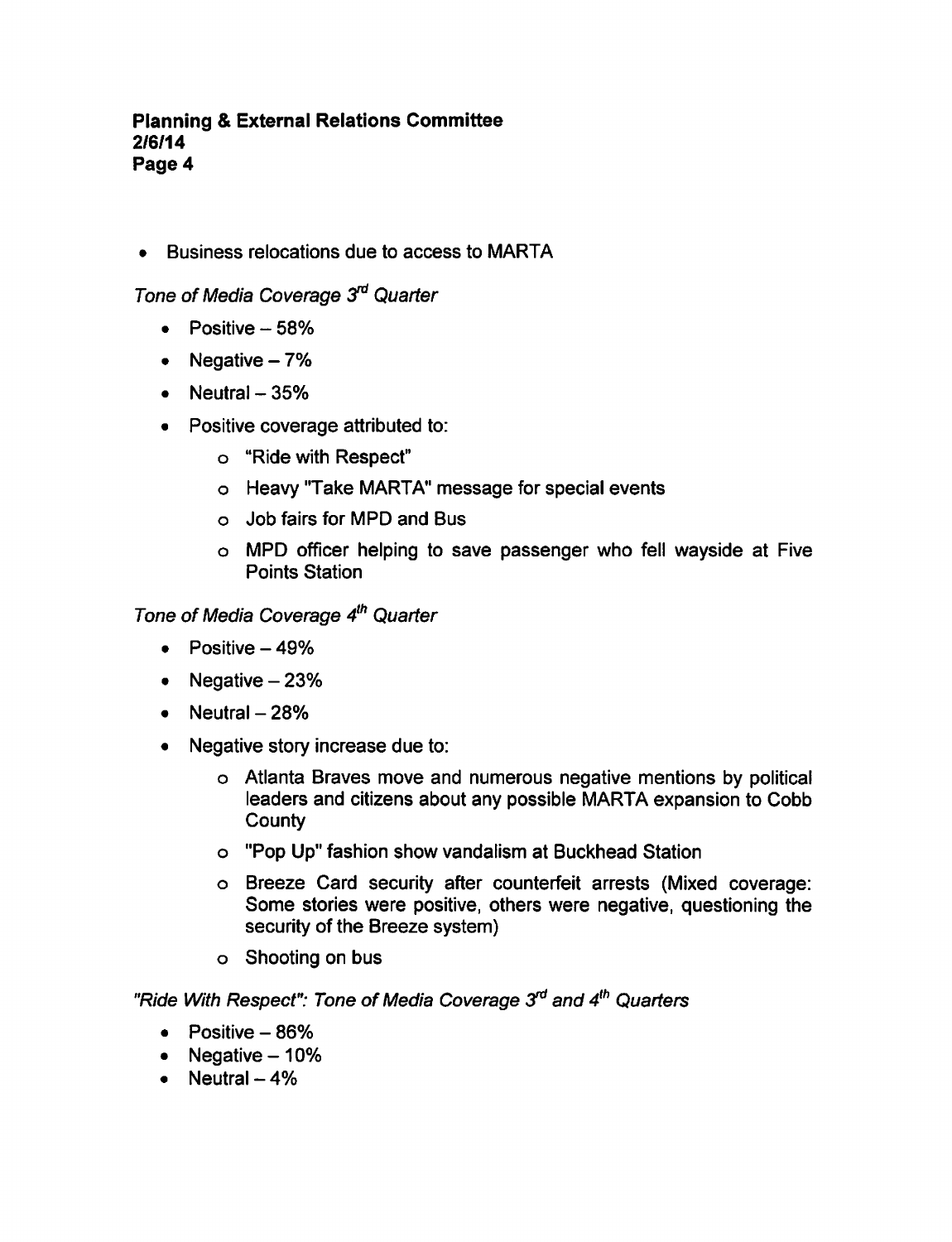Publicity Value of Positive vs. Negative Coverage  $3<sup>rd</sup>$  and  $4<sup>th</sup>$  Quarters

- Positive Coverage  $$1,177,546.04$
- Negative Coverage \$432,087.70

# Findings and Recommendations

- Continue to push the "Take MARTA" message for every major event and regular travel
- Plan media briefings to gain positive coverage outlining event preparations, new initiatives, etc. - July 4th preparations briefing and "Ride" with Respect" press conference yielded numerous positive stories for the **Authority**
- Proactively "pitch" the good news of MARTA and its employees to news media
- Rapidly respond to negative stories to provide accurate information, including responses to rumors, misinformation about accidents, inaccurate service information, customer complaints, etc.
- Continue utilizing our own communications channels to tell the MARTA story (Facebook, Twitter, YouTube and www.itsmarta.com)

Mr. Daniels asked how is the Publicity Value quantified.

Mr. Harris said Publicity Value is based on an industry standard. Values are based upon how often and where a story is mentioned.

Mr. Craig said the value also relates to television spots and audience.

Mrs. Southall asked who is doing the tracking.

Mr. Harris said Vocus, MARTA's Media Monitoring Service.

# Briefing - Public Hearing Results for the May 2014 Markup

Ms. Briggins briefed the Committee on the results of the Public Hearings held on January 21 and January 23, 2014 for May 2014 Markup.

Community Outreach Summary

• Station Outreach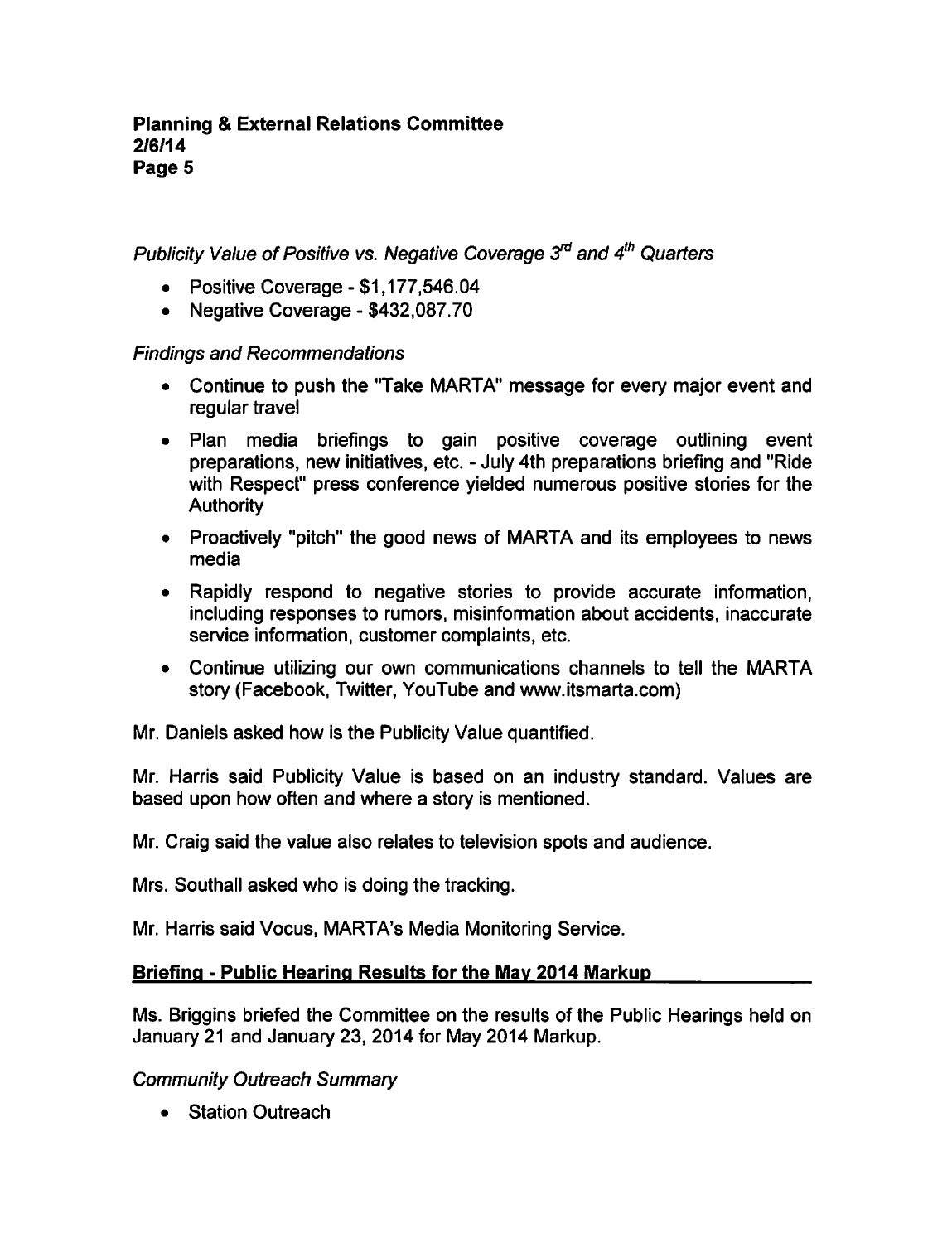### Planning External Relations Committee 2/6/14 Page 6

- $\circ$  Five Points Station January 16, 2014
- $\circ$  8:00 10:00 am 1,500 Flyers distributed
- $\circ$  3:00 6:00 pm 1,500 Flyers distributed
- Neighborhoods/Community Distribution
	- High Rise/Senior Facilities
	- NPU's City of Atlanta
	- Schools in Service Area
	- LEP communities
- Newspapers (Advertising)  $\bullet$ 
	- o 5 local newspapers targeting Spanish, Asian, African-Americans and other minorities
	- Atlanta Journal Constitution

### Public Hearings Attendance

- Atlanta City Hall
	- $\circ$  Date Tuesday, January 21, 2014
	- $\circ$  Attendance  $-29$
	- $\circ$  Speakers 18
	- $o$  Media  $-0$
- College Park Safety Complex
	- $\circ$  Date Tuesday, January 21, 2014
	- $\circ$  Attendance  $-2$
	- $o$  Speakers  $-1$
	- $o$  Media  $-0$
- North Fulton Service Center
	- $\circ$  Date Thursday, January 23, 2014
	- $\circ$  Attendance  $-2$
	- $o$  Speakers  $-1$
	- $o$  Media  $-0$
- Maloof Auditorium
	- $\circ$  Date Thursday, January 23, 2014
	- $\circ$  Attendance 7
	- $o$  Speakers  $-3$
	- $\circ$  Media  $-0$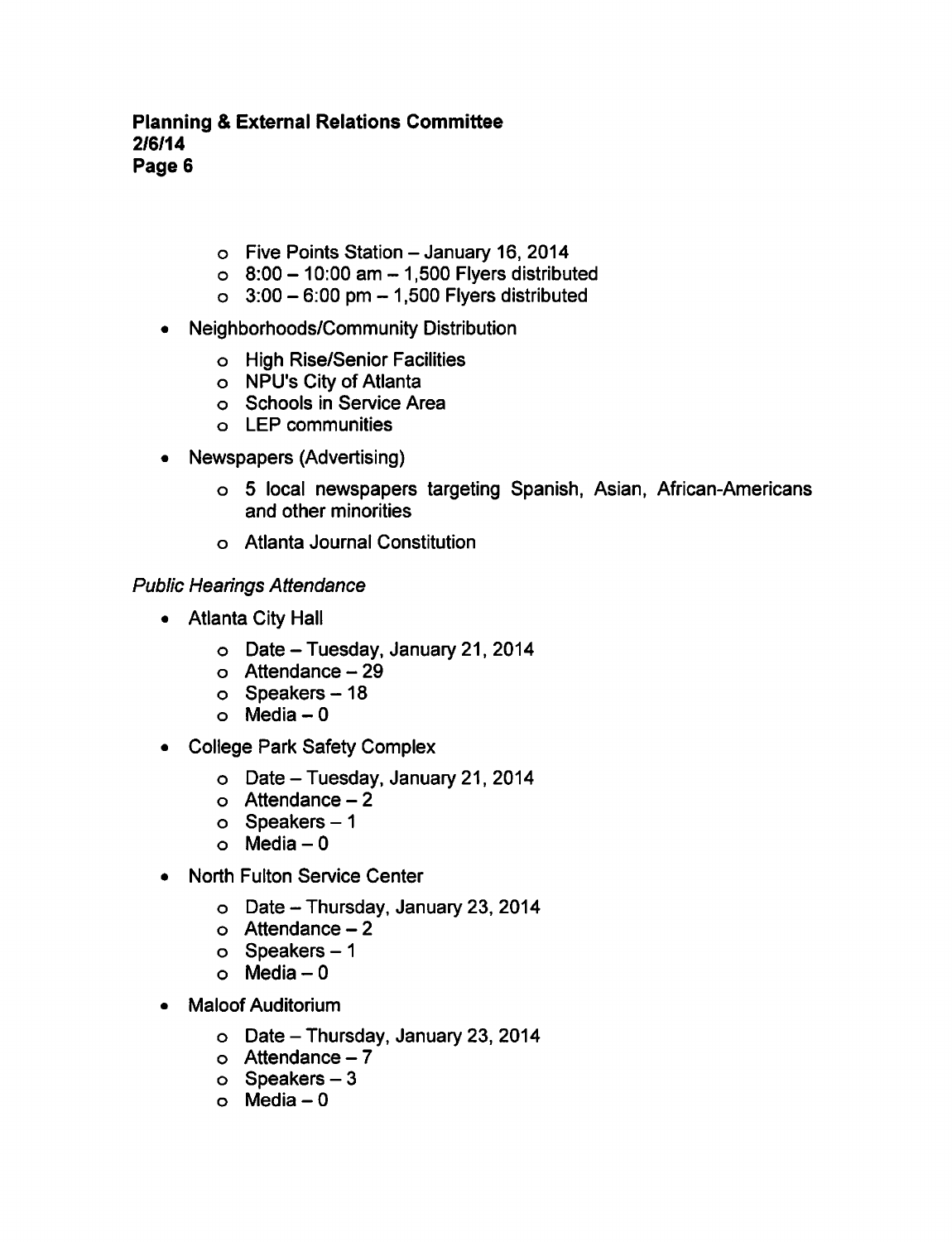### Planning External Relations Committee 2/6/14 Page 7

- Adamsville Recreation Center (Public Meeting)
	- $\circ$  Date Saturday, January 25, 2014
	- $\circ$  Attendance  $-1$
	- $o$  Speakers  $-1$
	- o Media  $-0$

## Additional Public Hearing Comments

- Public Comment Line (Voice Mail)  $\bullet$
- Emails 0  $\bullet$
- Petitions 0  $\bullet$
- Letters (1) Route 180 peak service needs to be extended because of overcrowding and mid-day service needs to be changed to 20 minutes not 25 minutes.

### Common Comments during Public Hearings

- Twenty-nine residents (29) of the Dixie Hill community came out in support of the proposed changes to the Route 67, while eighteen (18) of them made comments in support
- Two (2) individuals were opposed to the bus doors being closed citing individuals with disabilities
- One (1) individual opposed the proposed reduced frequency on the Route 89

### Other Matters

Mrs. McClendon announced the following upcoming events:

- $\bullet$  February 12 City of Atlanta Transportation Committee Meeting
- February 19
	- GTA Legislative Day
	- City of Atlanta State of the City
	- South Metro Development Outlook Conference